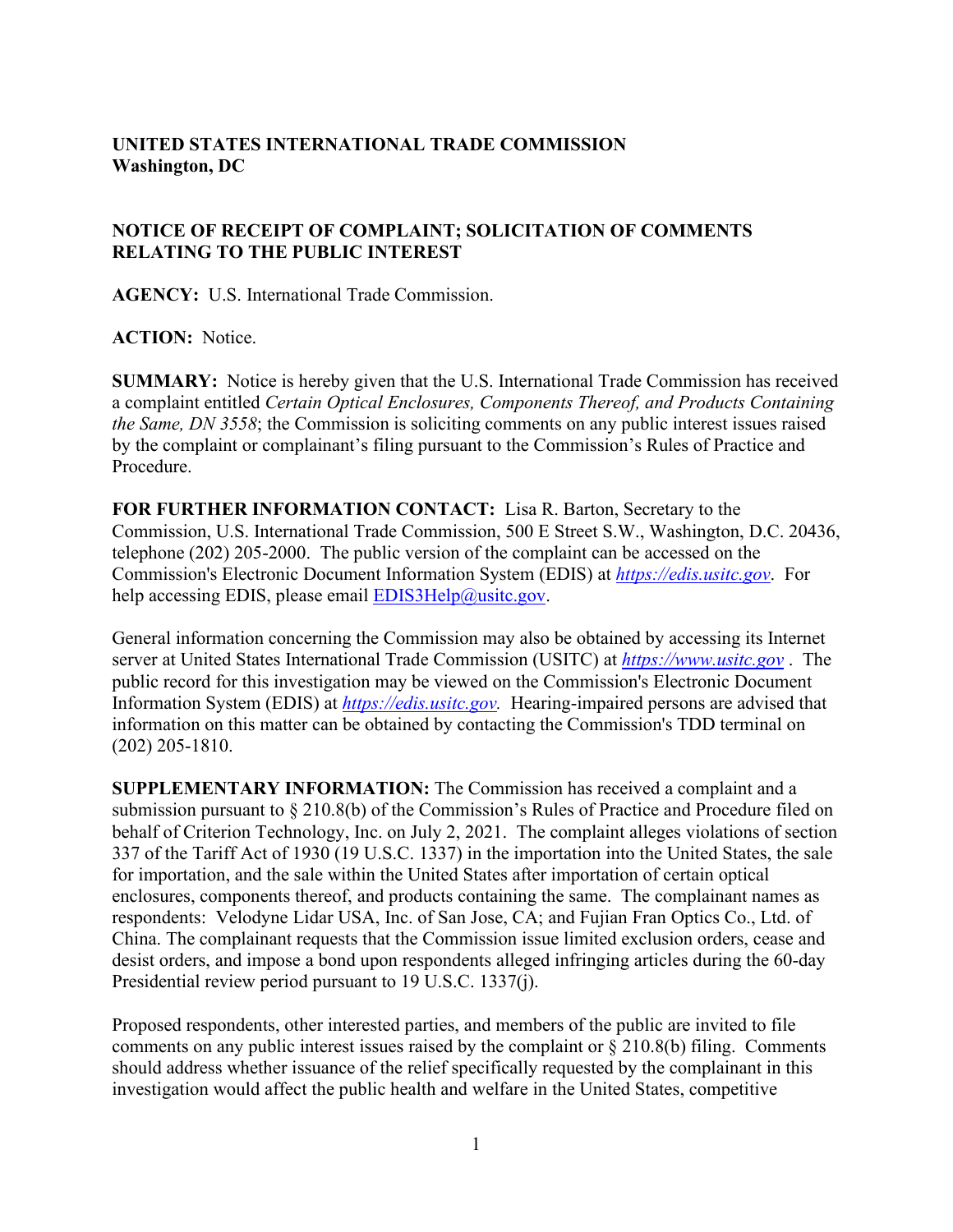conditions in the United States economy, the production of like or directly competitive articles in the United States, or United States consumers.

In particular, the Commission is interested in comments that:

- (i) explain how the articles potentially subject to the requested remedial orders are used in the United States;
- (ii) identify any public health, safety, or welfare concerns in the United States relating to the requested remedial orders;
- (iii) identify like or directly competitive articles that complainant, its licensees, or third parties make in the United States which could replace the subject articles if they were to be excluded;
- (iv) indicate whether complainant, complainant's licensees, and/or third party suppliers have the capacity to replace the volume of articles potentially subject to the requested exclusion order and/or a cease and desist order within a commercially reasonable time; and
- (v) explain how the requested remedial orders would impact United States consumers.

Written submissions on the public interest must be filed no later than by close of business, eight calendar days after the date of publication of this notice in the Federal Register. There will be further opportunities for comment on the public interest after the issuance of any final initial determination in this investigation. Any written submissions on other issues must also be filed by no later than the close of business, eight calendar days after publication of this notice in the Federal Register. Complainant may file replies to any written submissions no later than three calendar days after the date on which any initial submissions were due. No other submissions will be accepted, unless requested by the Commission. Any submissions and replies filed in response to this Notice are limited to five (5) pages in length, inclusive of attachments.

Persons filing written submissions must file the original document electronically on or before the deadlines stated above. Submissions should refer to the docket number ("Docket No. 3558") in a prominent place on the cover page and/or the first page. (*See* Handbook for Electronic Filing Procedures, **Electronic Filing Procedures**<sup>[1](#page-1-0)</sup>). Please note the Secretary's Office will accept only electronic filings during this time. Filings must be made through the Commission's Electronic Document Information System (EDIS, *[https://edis.usitc.gov](https://edis.usitc.gov/)*.) No in-person paper-based filings or paper copies of any electronic filings will be accepted until further notice. Persons with questions regarding filing should contact the Secretary at **EDIS3Help@usitc.gov**.

<span id="page-1-0"></span><sup>1</sup> Handbook for Electronic Filing Procedures: *[https://www.usitc.gov/documents/handbook\\_on\\_filing\\_procedures.pdf](https://www.usitc.gov/documents/handbook_on_filing_procedures.pdf)*